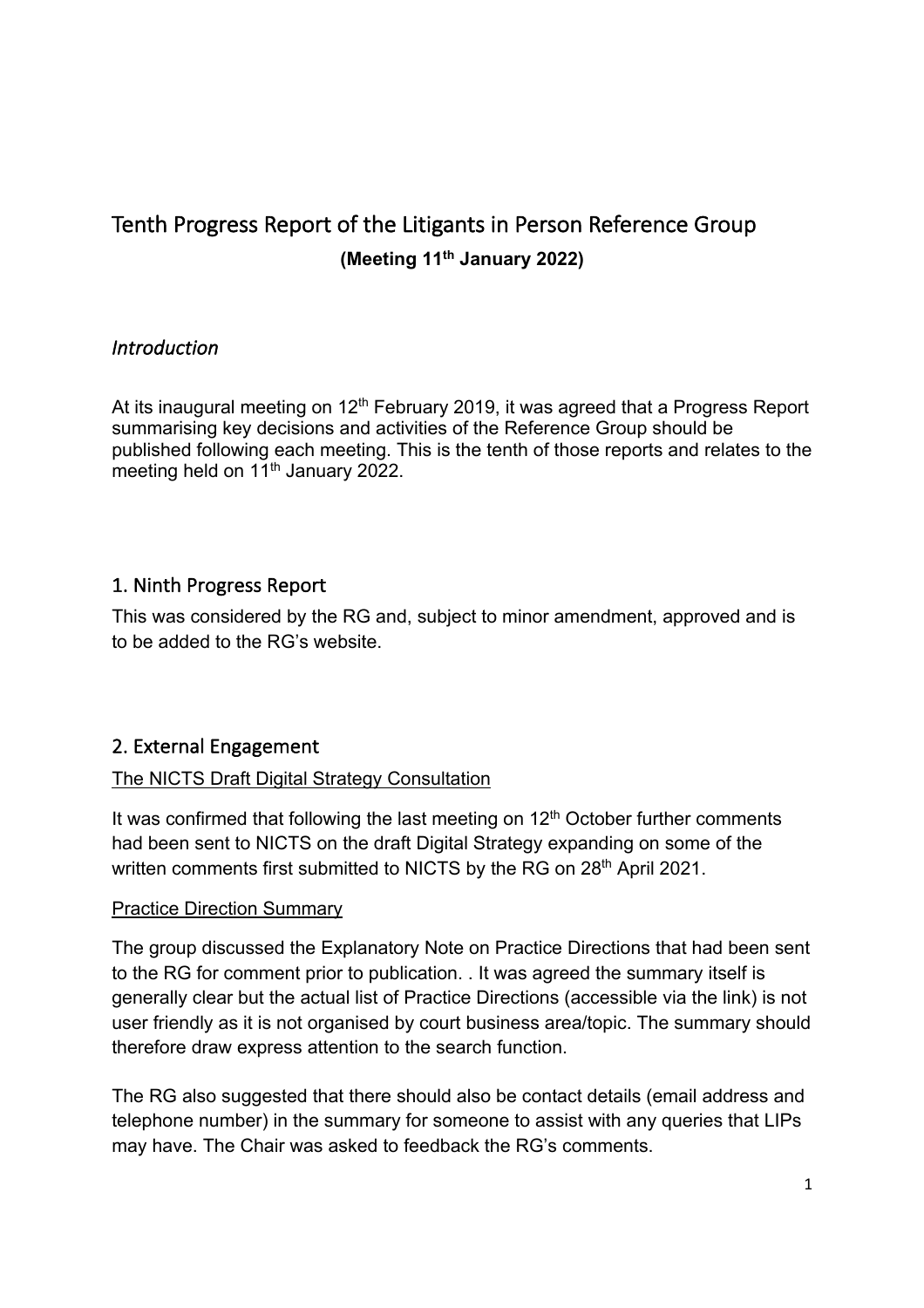#### Meeting with the Law Society

 The meeting with the Law Society has not yet taken place. It was agreed that the Law Society representative would endeavour to move this forward on behalf of the RG.

## 3. Courts' Modernisation Programme

## Engagement with the Modernisation Team and presentation on Modernisation Programme

 In response to an invitation from the RG, the Chief Modernisation Officer NICTS (KW) and the Head of Digital Modernisation NICTS (PR) attended the meeting to update the RG on the continuing roll out of the Modernisation Programme. The last update was provided to the RG in December 2020.

 KW re- iterated NICTS' wish to establish a long-term working relationship with the RG, recognising the need for regular engagement/feedback and to involve the RG in the testing and introduction of new initiatives.

### Summary of the key points highlighted in the update presentation

- • The Vision 2030 for Modernising NICTS states that changes needed will take time, being delivered incrementally up to 2030.
- • The four current programmes encompass People, Digital, Estates and Service Design.
- • The aims of the Modernisation Programme are to improve services making them faster, more accessible and proportionate to the needs of stakeholders. Ongoing engagement with a range of stakeholders, including the RG will be necessary to achieve this goal.
- • A five-year digital strategy is due to be launched shortly and it was confirmed that digital inclusion, as raised previously by the RG, will be a key pillar of that strategy.
- • Digital displays with information for the public are to be installed and consultation with stakeholders including the RG will help guide what information would be most beneficial on the displays. NICTS was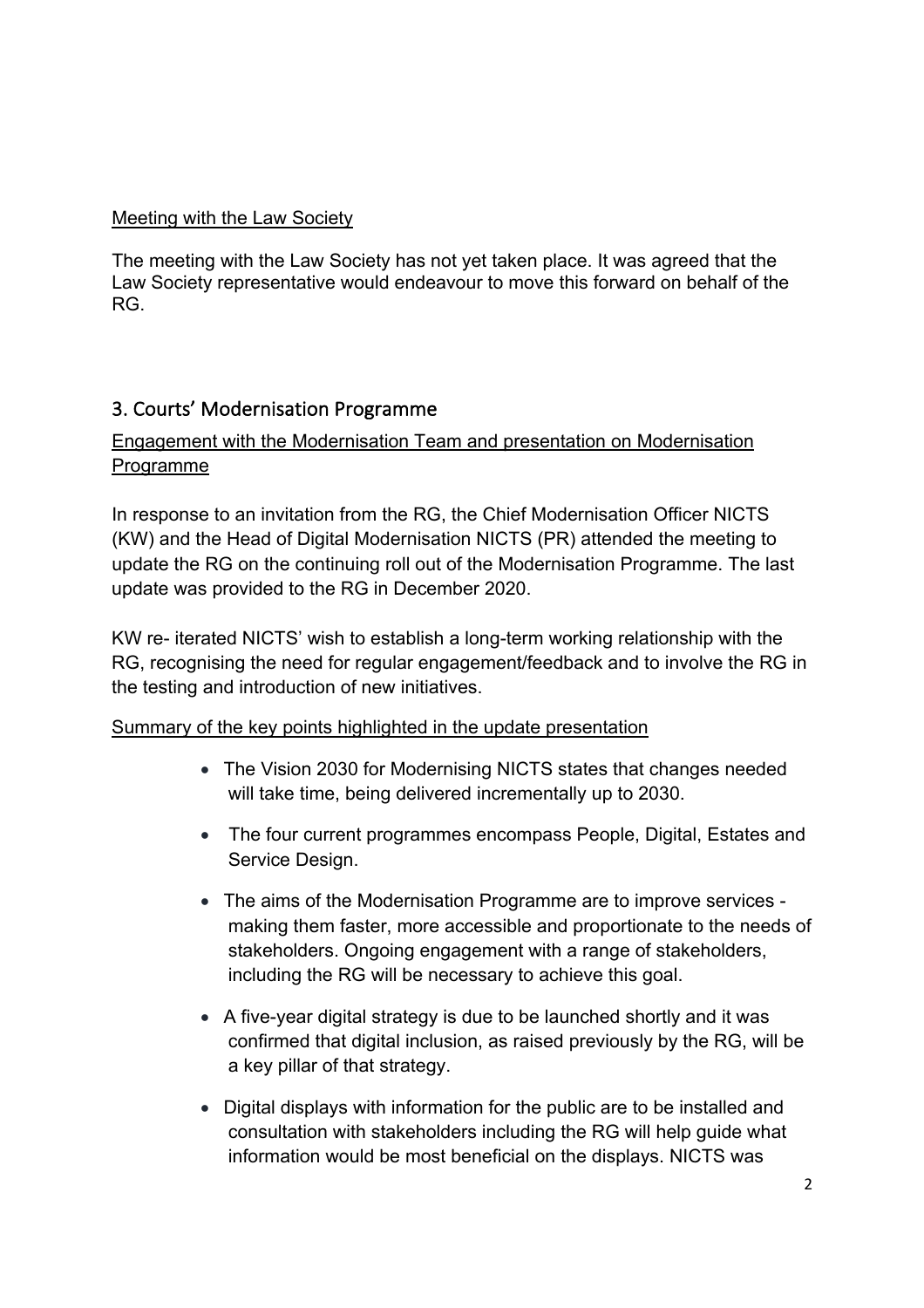aware that this had been an issue previously raised by the RG in their court visit reports.

- • In March 2020 120 Sightlink connections were made within NICTS. This is now up to 80,000 connections a month.
- • Courtroom technology had been updated 55 courts completed to date with 15 remaining.

 Summary of main points from the question and answer session that followed the update presentation

- • NICTS confirmed that it is intended that the web portal for the new case management system will allow users to upload documents and track cases.
- • NICTS confirmed that digital assistance and support will be part of the process so that any lessons are learned early on. NICTS is also mindful of lessons from other initiatives, for example, the rollout of UC. It was also confirmed that the rollout of any portal solutions would not mean the end of counter services. Traditional channels will be improved, not removed, but the aim of NICTS is to become a 'Digital First' organisation.
- • The RG emphasised that security will be paramount and the ability for different systems to 'talk' to each other would be beneficial.
- • The RG commented on the limits of the current Sightlink solution i.e. those on separate connections cannot talk or consult with each other. It was acknowledged that this is too restrictive. Therefore, solutions that would allow breakout or consultation space will be considered.
- • In response to a question on timely evaluation of any new systems/solutions, it was confirmed that no current surveys are in operation. However, it is the intention to gather views from a broad spectrum of users on any future system(s), including the views of litigants in person.

## 4. UU Website

 It was confirmed the UU website is available via <https://www.ulster.ac.uk/familycourtinfo> and that UU would welcome any views from the RG on the website and the Pathfinder tool via the survey available on the